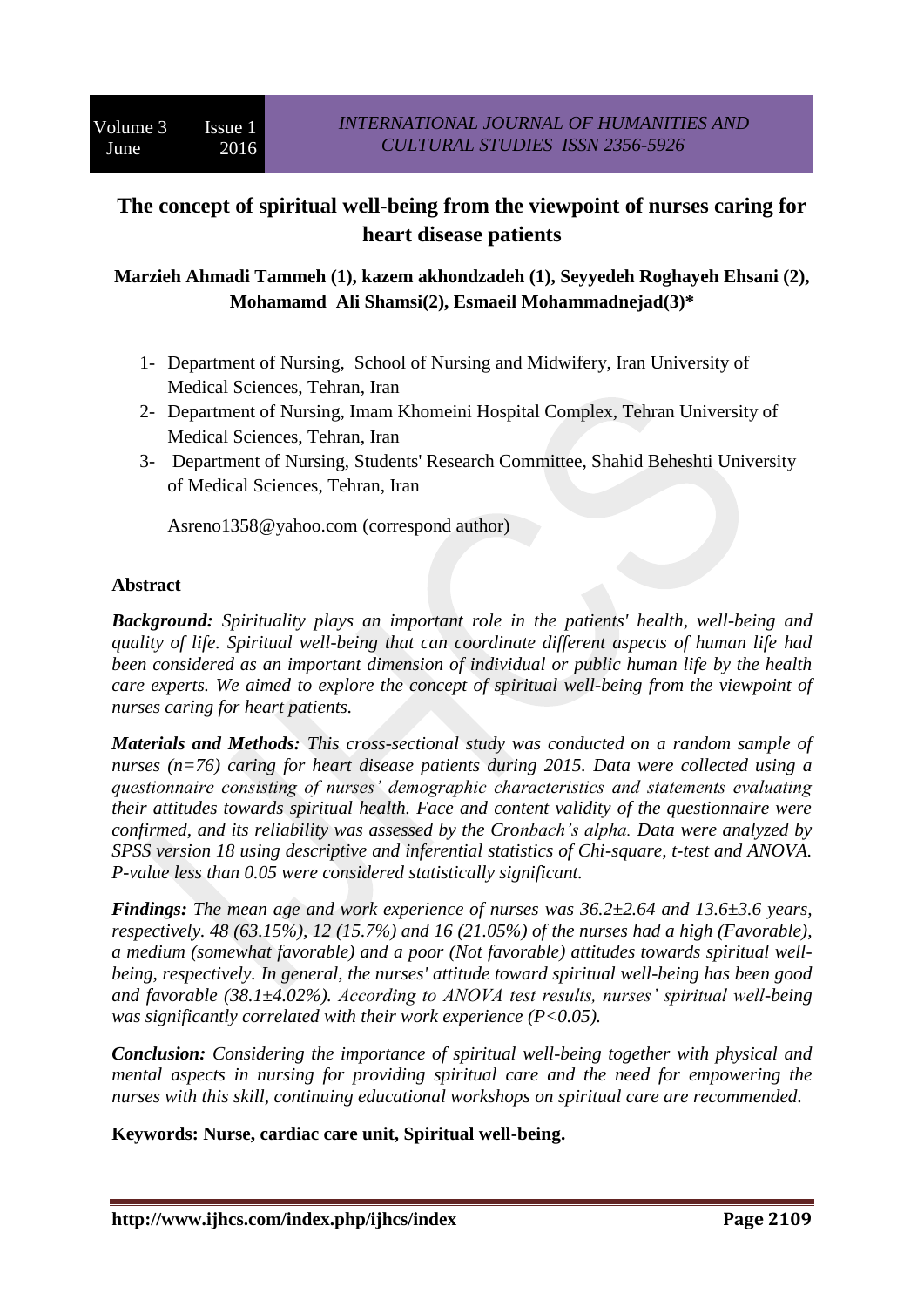#### **Introduction**

The importance of spirituality and spiritual well-being for humans has increasingly attracted the attention of the psychologists and mental health professionals in the past few decades, so that the World Health Organization in defining aspects of human being indicates to the physical, mental, social and spiritual aspects and introduce this fourth aspect as an important factor for the human growth and development. Spiritual well-being is a combination of perceptions of self, personality factors and the fundamental beliefs regarding the being and the meaning of life that these beliefs are associated with various aspects of life, including social, physical and psychological (1). Today, most models of the health, including the spiritual health. The concept of spirituality is associated with all aspects of health in all age groups and is the interest of the researchers in the world. Spiritual well-being is considered as one of the valuable human properties which have the religious background (2).

Spiritual well-being is one of the key elements of health. Spiritual well-being is a term used in modern medical knowledge was introduced by the WHO as the fourth element of health. Despite the issue of spiritual well-being has been introduced for more than five decades ago, but its dimensions still remain unknown (3-4). It is difficult to define spiritual health. Undoubtedly, the meaning of spiritual well-being is not limited to the effect of prayers and spiritual moods in healing the diseases and is not an alternative for conventional medical therapies or complementary medicine (5). Spiritual well-being is considered as an important aspect of human health that provides integrated and harmonic relationship between human internal powers and is identified with features including, stability in life, peace, balance, coordination, feeling close relationship with self, God, society and the environment (6). Today, the role of spirituality is considered increasingly in health promotion of patients and help to meet the spiritual needs of patients and their families is considered as an essential element in the patient's clinical care (7). To meet the spiritual needs of patients is an integral aspect of nursing care and studies on community-based nursing care has emphasized to the meaning of care for body, mind and spirit. Spiritual care is an essential component of nursing practice, essential skills for caregivers and unique aspect of care. A nurse who claims that provides comprehensive care must determine all requirements of the patient's needs such as spiritual one (8). Many recent quantitative and qualitative studies have shown that supporting the spiritual care, spiritual well-being and having a relationship with a higher power is beneficial and can be used to improve the quality of life, increase interpersonal support, reducing the severity of symptoms, increased favorable medical outcomes and progress in improving the patients' clinical condition (9). During caring and treatment for patients, nurses are easily accepted in the private territory of patients hence, they should be able to easily involve in the spiritual issues. Considering the definition of nursing as the concept of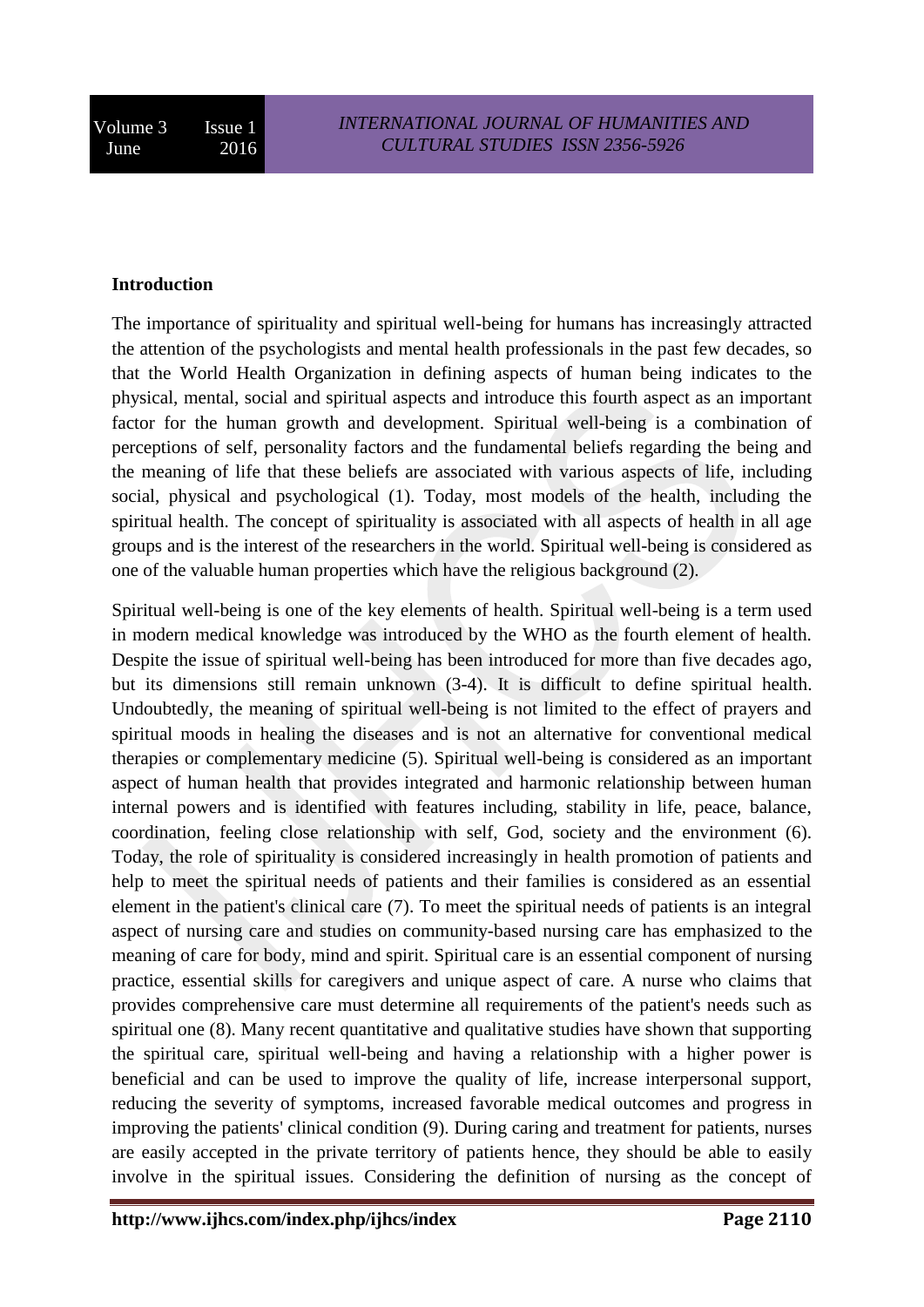diagnosis and treatment of human responses, nurses must provide spiritual care to their patients (10). Considering the positive impact of spiritual well-being on the nurses and midwives, to improve the patients' spiritual well-being and take advantage of its influence, their spiritual well-being must first be determined. The importance of the spiritual dimension in nursing has increased and the views and attitudes of nurses towards spiritual care can play an important role for the applying such aspect of care. Considering the nurses as the largest sub-group of medical staff (11-13), the spiritual well-being is one of the most important aspects of health (14) and existing few studies about the attitudes of the nurses caring for heart disease patients about spiritual well-being this study were designed with the aim of exploring "the concept of spiritual well-being from the viewpoint of nurses caring for heart disease patients".

## **Materials and Methods**

In this cross-sectional study, we explored the viewpoints of 76 nurses working in the CCU about the spiritual well-being during 2015. The participants were randomly selected at the CCU. The inclusion criteria were as follows: 1) having a minimum of six months experience in the CCU, and 2) holding a bachelor's degree or higher. The data collection tool was a researcher-made and two-part questionnaire containing the nurses' demographic and spiritual well-being data, which was prepared and modified based on literature review (15-16). To ensure content validity of the questionnaire, it was offered to 10 nursing education faculty members and nurses who had expertise on this research subject and were asked to comment on the questionnaire; finally, the questionnaire was revised according to their advice. To ensure the reliability, internal consistency index (Cronbach's alpha) with the reliability coefficient of 0.8 was used. Spiritual well-being questionnaire contains 12 statements, which a 5-point Likert scale (0 = completely disagree,  $1 =$  disagree,  $2 =$  not sure,  $3 =$  agree,  $4 =$ completely disagree) was used for its scoring. Spiritual well-being was classified into three levels: high and favorable (32.1-48), medium and somewhat favorable (16.1-32), and low and not favorable (0-16), with the scores ranging between 0 and 48. Data were analyzed by SPSS version 18 using descriptive and inferential statistics of Chi-square, t-test and ANOVA.

P-value less than 0.05 were considered statistically significant. In order to comply with research ethics, informed consent form was completed by all participants. All participants agreed to use their information anonymously by the research team so any information that exposes the participants had been removed. The participants were assured that the information will be kept confidential and the right to withdraw at any time for them was taken into consideration. During the research process from data collection to analysis and reporting of findings, avoiding from any bias was assured.

#### **Results**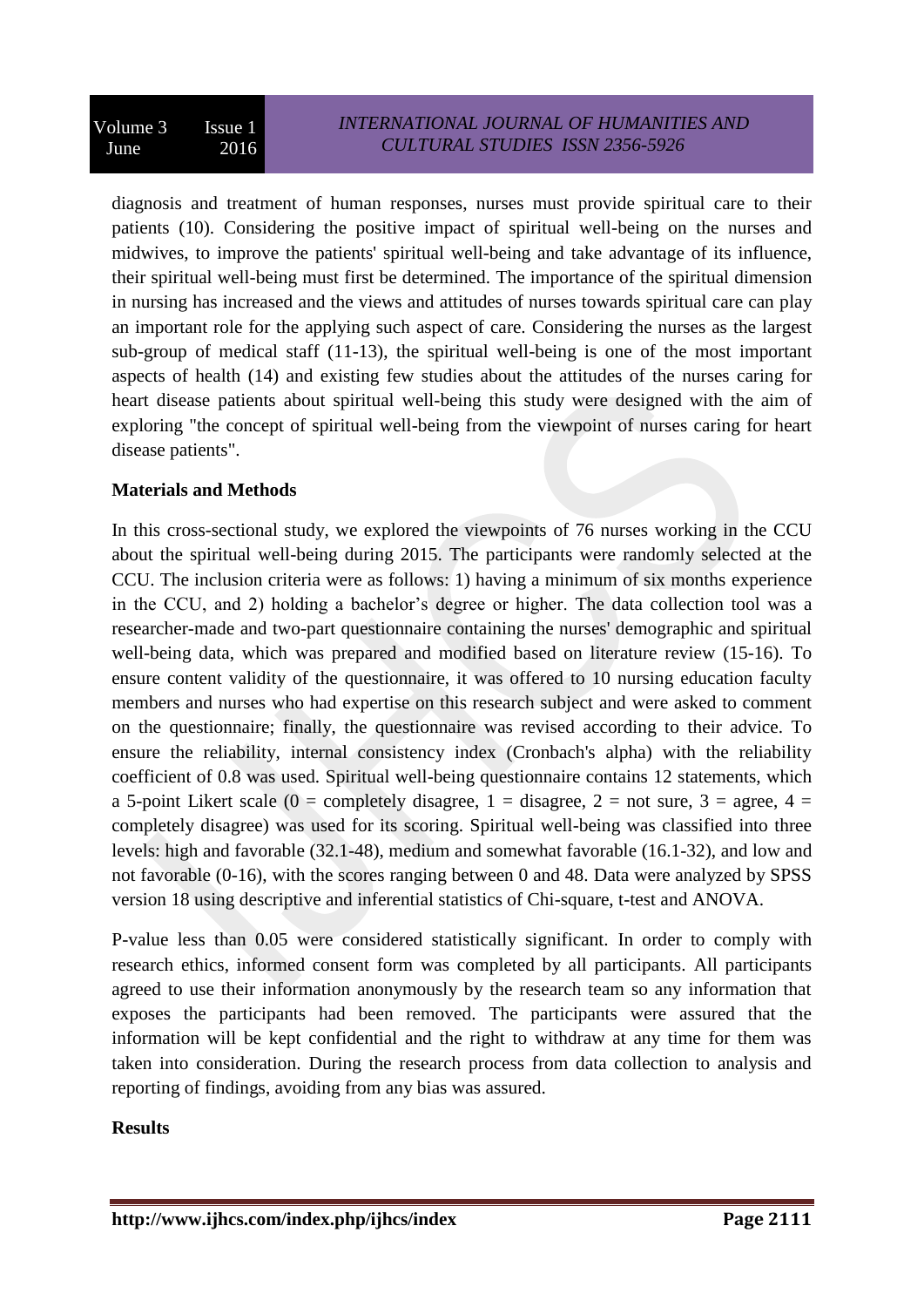The majority of participants were female (70.9%), married (61.2%), had a bachelor's degree (96.6%), were employed in one single hospital (59.6%) and working in various shifts (48.3%). The mean age and work experience of nurses were  $36.2 \pm 2.64$  and  $13.6 \pm 3.6$  years, respectively. Half of the nurses had not participated in training courses on the spiritual wellbeing (Table 1).

| <b>Variables</b>         |                          | Number $(\% )$ | <b>Statistical test</b> |
|--------------------------|--------------------------|----------------|-------------------------|
| <b>Sex</b>               | Female                   | 65(85.5)       | $P=0.21$                |
|                          | Male                     | 11(14.4)       |                         |
| <b>Marital status</b>    | Married                  | 53 (69.73)     | $P=0.84$                |
|                          | Single                   | 23(30.2)       |                         |
| Age                      | <25                      | 10(16.1)       | $P = 4.24$              |
|                          | $26 - 35$                | 26(41.9)       |                         |
|                          | $36 - 45$                | 18 (29)        |                         |
|                          | $>45$                    | 8 (12.9)       |                         |
|                          | Mean                     | $32.5 + 9.21$  |                         |
| <b>Educational level</b> | B.Sc. (Bachelor of       | 72 (96.6)      | $P=0.08$                |
|                          | (Science                 |                |                         |
|                          | M.Sc. (Master of         | 2(3.3)         |                         |
|                          | (Science                 |                |                         |
| <b>Employment status</b> | Corporate(Part time)     | 7 (11.20)      | $P = 8.06$              |
|                          | Contract                 | 21(33.8)       |                         |
|                          | <b>Contraction</b> (free | 15(24.1)       |                         |
|                          | education                |                |                         |
|                          | (commitment              |                |                         |
|                          | Formal(permanent)        | 19(30.6)       |                         |
| Work experience          | $<$ 5                    | 9(11.8)        | $P=0.001*$              |
| years                    | $5.1 - 10$               | 14(18.4)       |                         |
|                          | $10.1 - 15$              | 14 (18.4)      |                         |
|                          | 15.1-20                  | 31(40.7)       |                         |
|                          | $>25$                    | 16(20.05)      |                         |
|                          | Mean                     | $13.6 \pm 3.6$ |                         |
| The number of            | 1                        | 46(60.5)       | $P = 2.61$              |
| workplace                | $\overline{2}$           | 29 (38.1)      |                         |

**Table 1.** The demographic characteristics of nurses (n=62) and the relationship between spiritual well-being and demographic information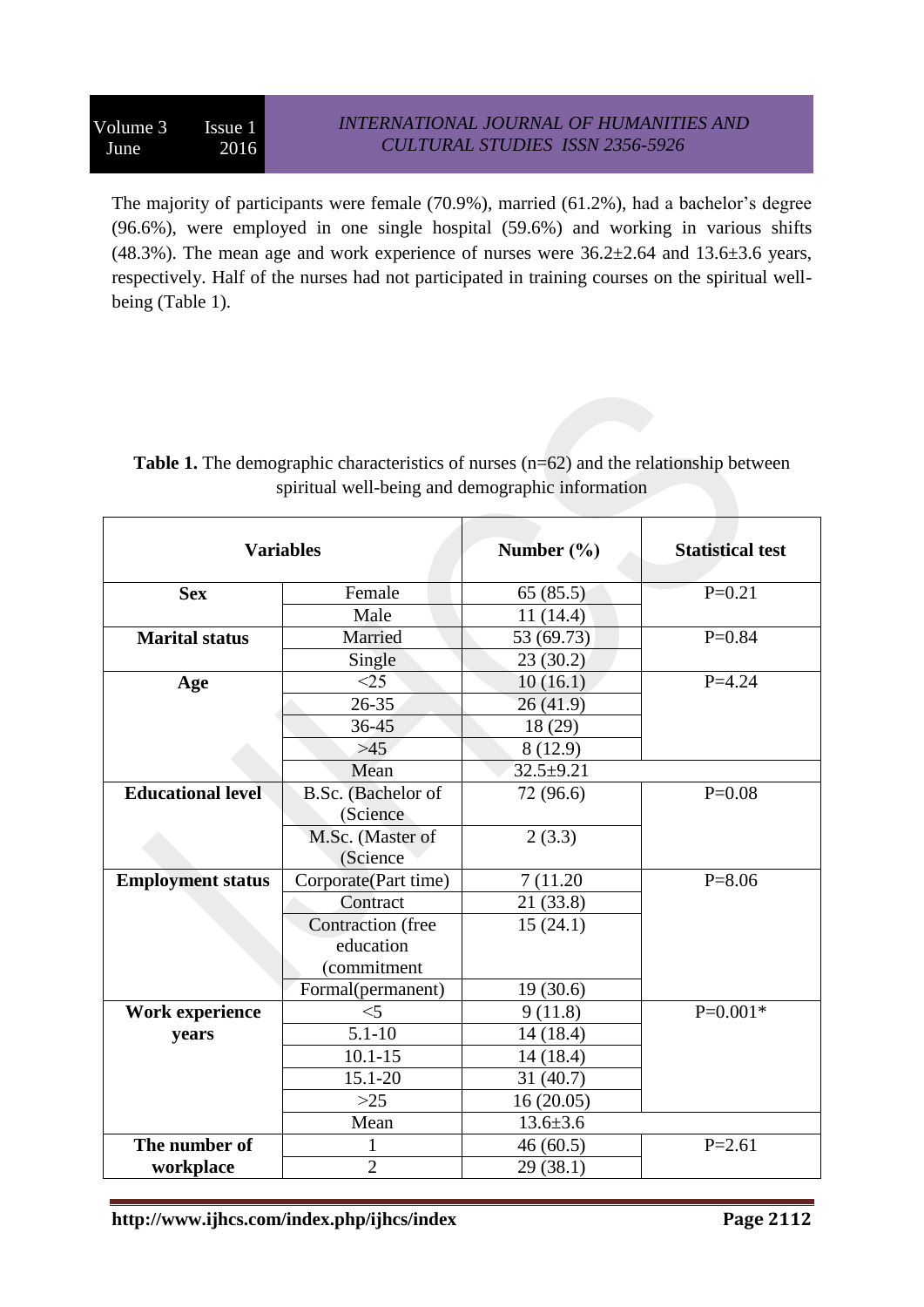## *INTERNATIONAL JOURNAL OF HUMANITIES AND CULTURAL STUDIES ISSN 2356-5926*

| <b>Working shifts</b> | Only in the morning | 25(32.8)  | $P=0.91$ |
|-----------------------|---------------------|-----------|----------|
|                       | Evening and night   | 22(28.94) |          |
|                       | Rotational          | 29 (38.1  |          |

\*The correlation was significant.

According to ANOVA test results, spiritual care was significantly associated with nurses' work experience (P<0.05- Table 1). 48 (63.15%), 12 (15.7%) and 16 (21.05%) of the nurses had a high (Favorable), a medium (somewhat favorable) and a poor (Not favorable) attitudes towards spiritual well-being, respectively. In general, the nurses' attitude toward spiritual well-being has been good and favorable (38.1±4.02%).

## **Discussion**

The Findings of this study showed that the attitude of the nurses caring for heart disease patients towards spiritual well-being was high and favorable. Similar studies in Iran, have reported the nurses' spiritual well-being about a medium range (17,18). Mazaheri and colleagues in a study indicated that it was found that attitude of nurses in Razi psychiatric teaching hospital to spirituality and spiritual care was at a high level and good; this is due to the fact that psychiatric nurses are more inclined than nurses in other sectors to assess the patients' spiritual needs, have more time and are accustomed to consulting (10). Compared to the findings of this study, Hsiao et al in Taiwan showed that the nurses' spiritual well-being was at medium to good levels (19). Of course, such results in our society that is religious and amenable to spiritual values are acceptable, therefore; the religious culture in Iran may be effective in responding to the religious questions. Due to the nature of nursing and close interactions of nurses with the patients, whatever the nurses have a good attitude about the spiritual well-being, will provide better care and interventions for their patients. This can be a good prognosis and measure for care and treatment of patients and suggests that the capacity of nurses to provide spiritual care is associated with their spirituality and the spiritual care aspects of their education (20). Positive attitude and knowledge regarding the spiritual care is a prerequisite for providing such care, but in Iran's formal health care system is less recognized, whereas you cannot say that do not unofficially (21). Our findings showed that there was only a positive relationship between nurses' spiritual care and their work experience. Chung et al. (2006) and Rahimi et al. (2013) showed no relationship between attitude towards spiritual care and work experience, which was inconsistent with our findings (22,5). The results of this study showed no relationship between spiritual well-being and educational courses that are inconsistent with other studies (23,24). The reason for this inconsistency is probably due to the fact that they have explored the effect of certain and specific training program for their staff, but in our study, only passing a training course in relation to the spiritual well-being is studied not a certain training program, which is consistent with study of Rahimi et al (4).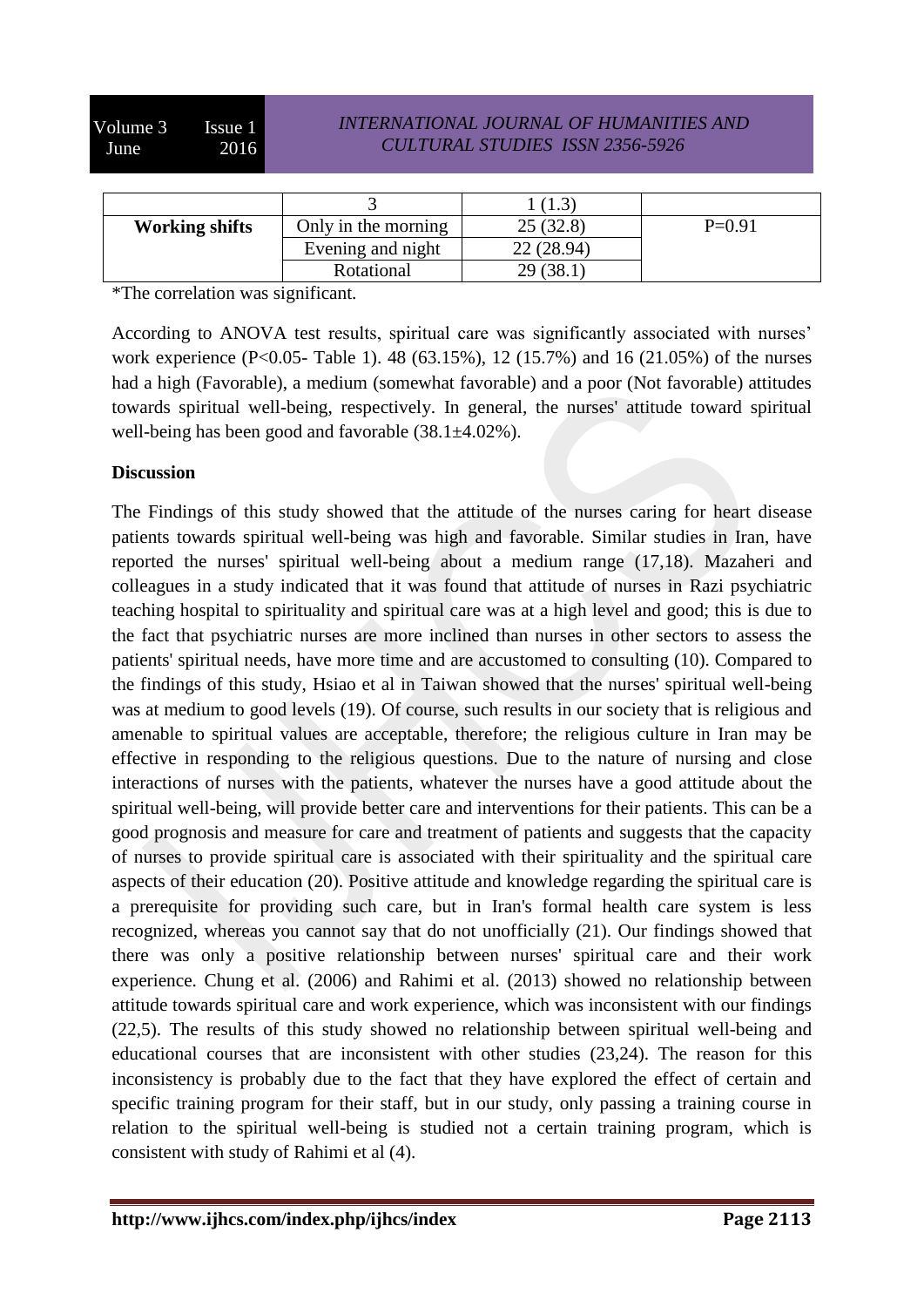According to the findings of this study it is recommended that nursing education policymakers and administrators by providing the appropriate learning content and environment and the adoption of effective educational strategy, provide the context for promoting the spiritual well-being of nurses during the higher education and thus overcome existing deficiencies.

## **Acknowledgements**

This study was supported by the Student Committee of Shahid Beheshti University of Medical Sciences & Health Services, Tehran. We would like to thank all the nurses who sincerely cooperated with us in data collection.

#### **Conflicts of interest**

No conflict of interest has been expressed by the authors

## **Author's contributions**

All authors participated in writing the scientific proposal, data collection, and writing of the manuscript. All authors read and approved the final manuscript.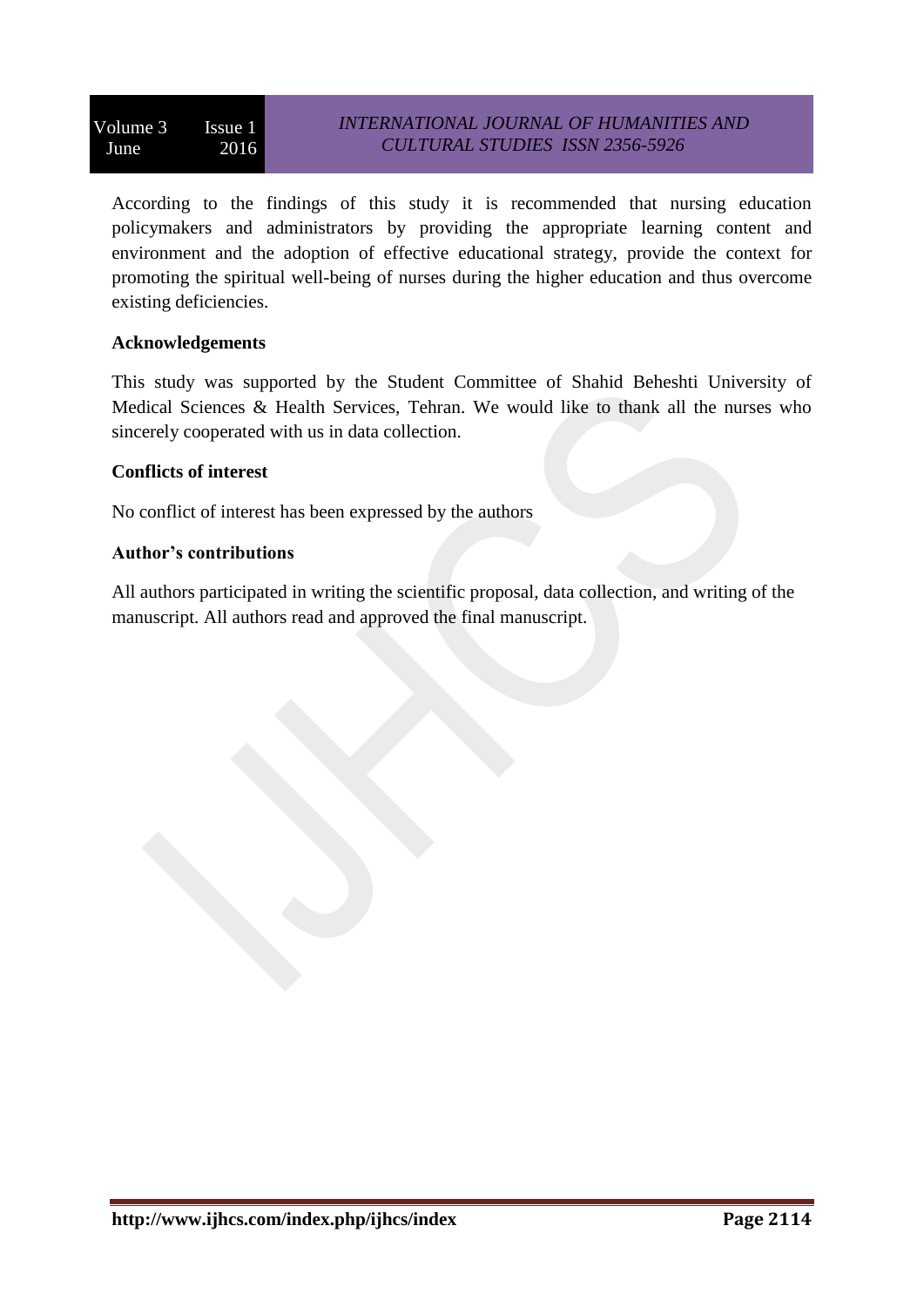### **References**

1.Cotton S, Larkin E, Hoopes A, Cromer BA, Rosenthal SL. The impact of adolescent spirituality on depressive symptoms and health risk behaviors. Journal of Adolescent Health 2005; 36: 529.e7-529.e14. **PMID:15909358**

2. [Rassouli M,](http://www.ncbi.nlm.nih.gov/pubmed/?term=Rassouli%20M%5BAuthor%5D&cauthor=true&cauthor_uid=25709687) [Zamanzadeh V,](http://www.ncbi.nlm.nih.gov/pubmed/?term=Zamanzadeh%20V%5BAuthor%5D&cauthor=true&cauthor_uid=25709687) [Ghahramanian A,](http://www.ncbi.nlm.nih.gov/pubmed/?term=Ghahramanian%20A%5BAuthor%5D&cauthor=true&cauthor_uid=25709687) [Abbaszadeh A,](http://www.ncbi.nlm.nih.gov/pubmed/?term=Abbaszadeh%20A%5BAuthor%5D&cauthor=true&cauthor_uid=25709687) [Alavi-Majd H,](http://www.ncbi.nlm.nih.gov/pubmed/?term=Alavi-Majd%20H%5BAuthor%5D&cauthor=true&cauthor_uid=25709687) [Nikanfar A.](http://www.ncbi.nlm.nih.gov/pubmed/?term=Nikanfar%20A%5BAuthor%5D&cauthor=true&cauthor_uid=25709687) Experiences of patients with cancer and their nurses on the conditions of spiritual care and spiritual interventions in oncology units. [Iran J Nurs Midwifery Res.](http://www.ncbi.nlm.nih.gov/pubmed/25709687/) 2015;20(1):25-33. **PMID:25709687**

3. De Jesus M, Xiao C. Predicting Health Care Utilization Among Latinos Health Locus of Control Beliefs or Access Factors?. Health Education & Behavior. 2014;41(4):423-30.

4. Sadrollahi A, Khalili Z. Spiritual Well-being and associated factors among the elderly population in Kashan. Journal of Geriatric Nursing. 2015; 1 (2) :94-104.

5. Rahimi N, Nouhi E, Nakhaee N. Spiritual Health among Nursing and Midwifery Students at Kerman University of Medical Sciences. Hayat. 2014; 19 (4) :74-81.

6. Fernsler JI, Klemm P, Miller MA. Spiritual well-being and demands of illness in people with colorectal cancer. Cancer Nursing. 1999; 22(2):134-40.

7. Moeini M, Momeni T, Musarezaie A, Sharifi S. Nurses' spiritual well-being and their perspectives on barriers to providing spiritual care. Iran J Crit Care Nurs. 2015;8(3):159-66.

8. Zare A, Jahandideh S. The impact of special wards nursing spiritual well-being upon patients' spiritual care. Iranian Journal of Nursing Research 2014; 9 (3) :30-38.

9. fouladvandi M, Azizzade foroozi M, fouladvandi G, sadeghi H, Malekian L. Relationship of spiritual health with attitude to spirituality and spiritual care in hemodialysis patients the city of Bam. Complementary Medicine Journal 2015; 15(2): 1208-1215.

10. Mazaheri M, Fallahi Khoshknab M, Maddah S, Rahgozar M. Nurses' Attitudes to Spirituality and Spiritual Care. Payesh. 2008; 8(1): 31-37.

11. Cheragi MA, Manoocheri H, Mohammadnejad E, Ehsani SR. Types and causes of medication errors from nurse's viewpoint. Iranian journal of nursing and midwifery research. 2014;18(3).

12. Ehsani SR, Cheraghi MA, Nejati A, Salari A, Esmaeilpoor AH, Nejad EM. Medication errors of nurses in the emergency department. Journal of medical ethics and history of medicine. 2013;6.